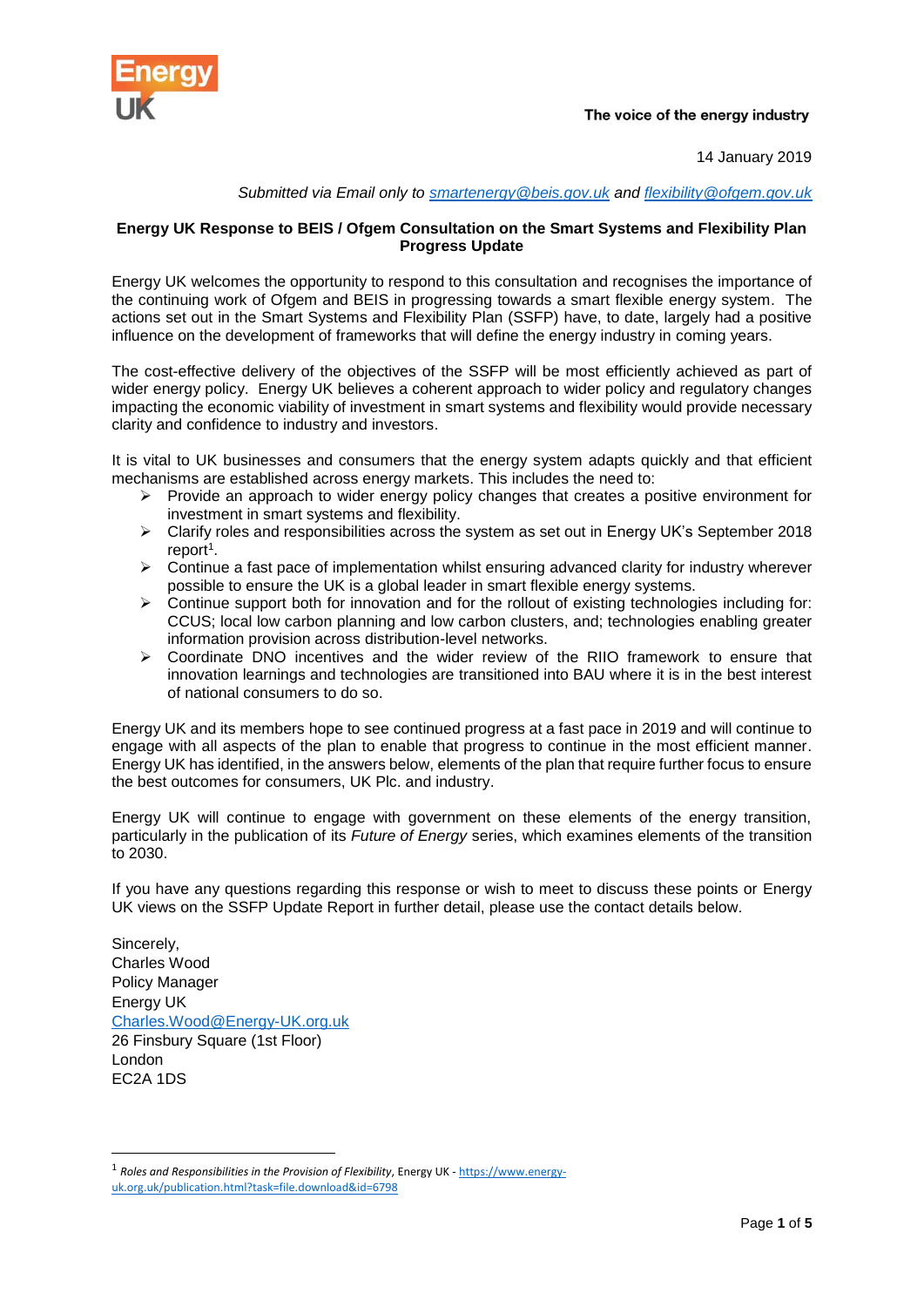

#### *1. Are there actions relating to a smart and flexible energy system that you think we should be prioritising, which are not discussed above (or included in Annex 1)?*

#### *Please provide evidence and analysis to support your answer where appropriate.*

Whilst Energy UK does not find that the plan is missing particular actions, it finds that certain actions included in the plan are not being appropriately prioritised. Elements of the energy system transition that Energy UK sees as urgent are set out in its publication on *Roles and Responsibilities in the Provision of Flexibility*. Building on the core recommendations of that report, Energy UK believes:

- $\triangleright$  Commercial activities, including aggregation and provision of competitive ancillary services as well as the ownership of flexibility assets, including energy storage, should be defined as outside of the licensed activities of existing and future network and system operators at transmission and distribution levels.
- $\triangleright$  Network monitoring and transparency, particularly on distribution networks, must be improved and standardised across Great Britain. Transparent and timely sharing of pertinent information across all appropriate market actors will enable efficient operation of energy flows.
- ➢ Relationships, particularly those defining imbalance responsibility, between Aggregators, energy service providers, DSOs, ESOs and Suppliers should be clarified with the support of Ofgem.
- $\triangleright$  Consumer protections should be introduced across energy services in line with existing selling protections<sup>2</sup> and the developing code of conduct for demand-side response<sup>3</sup>. Ofgem should monitor the operation of these schemes and intervene if self-governance does not deliver the required protection.

It is the view of Energy UK that rolling out appropriate monitoring technologies, both hardware and software, across UK networks should be prioritised as part of the SSFP. The deployment of greater network monitoring capabilities, particularly on distribution networks, will directly impact on the direction of travel for the UK. Comprehensive and accurate data across all UK energy networks will allow accurate identification of the needs of the system, ensuring the most appropriate solutions are deployed to meet those requirements.

This increased amount of information will not only save public funding by enabling accurate targeting of investment to areas that need it most, but will also, when shared transparently with the market, enable innovation and private investment to address the needs of the system. Sharing this more accurate and more granular data openly, within the limits set by GDPR and commercial sensitivity, will also enable innovation by actors able to deliver value through utilisation of that data.

While the code of conduct for aggregation of Industrial and Commercial customers proposed by the ADE is welcome, similar protections should be extended to domestic and SME customers. A broader code of conduct may increase customer confidence in participating in the market, aiding in developing these markets and further enabling SMEs and consumers to benefit from participation in DSR.

Energy UK would also note the additional points below, based on progress seen since the original publication of the SSFP. In a broader reflection on progress made to date, there is a need for greater prioritisation of coordination and engagement efforts across Ofgem, Government and industry, given the high number of regulatory, legislative and commercial areas impacted by the plan. A disconnect between Industry, Ofgem and BEIS on the intended direction, speed of travel, or responsible party for any of the plan's actions would result in complications and delays.

**Action 1.1**, among others, relies upon industry submission of code modifications, and the update report notes Ofgem's continued monitoring of modification progression. A number of code modifications raised by industry to meet the objectives of the Smart Systems and Flexibility Plan have been delayed or deprioritised due to lack of funding for the ESO when acting as Code Administrator.

 $\overline{a}$ 

<sup>2</sup> <https://www.recc.org.uk/scheme/consumer-code>

<sup>3</sup> <https://www.theade.co.uk/news/ade-news/ade-demand-side-response-code-of-conduct-consultation>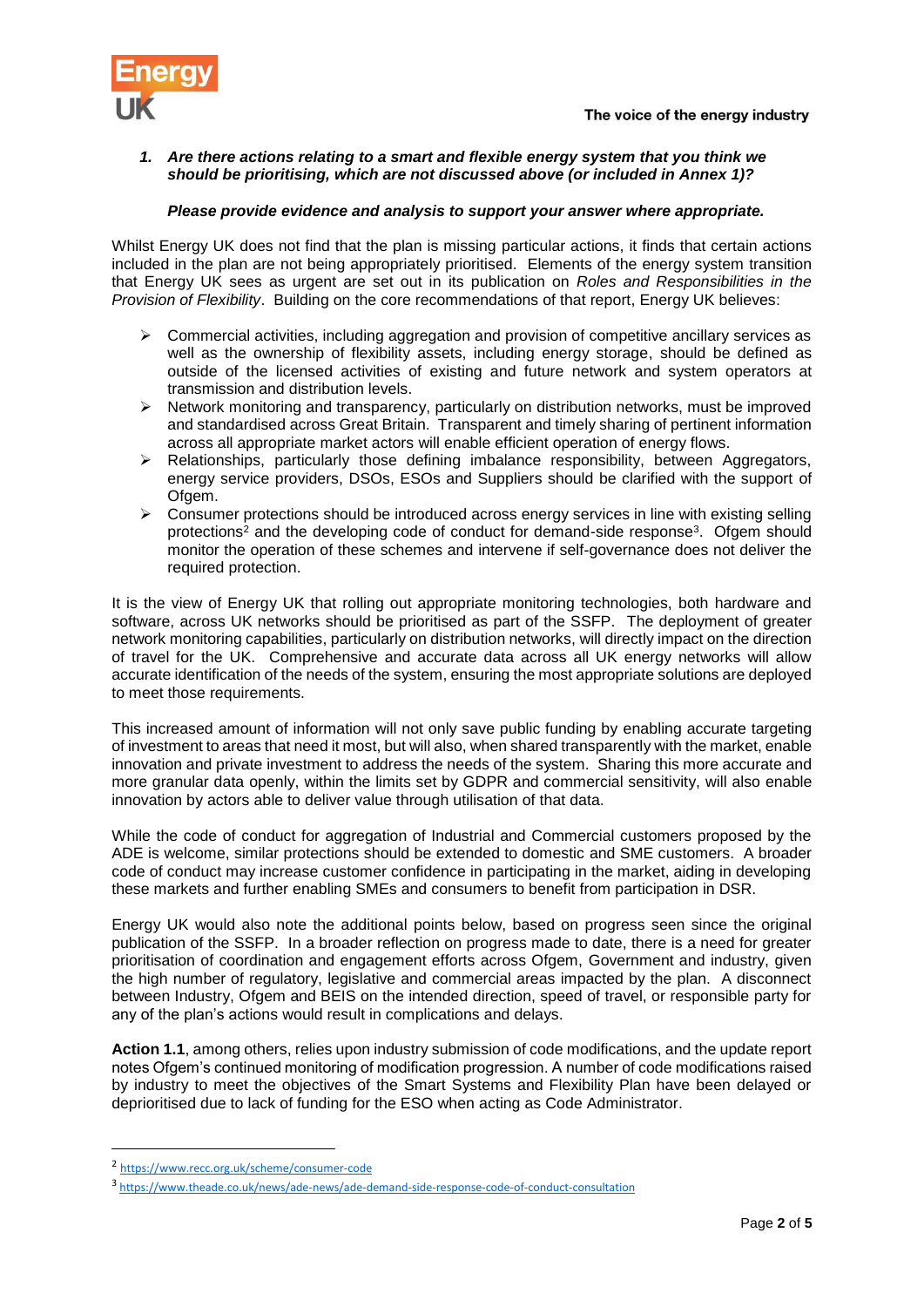

These include changes intended to facilitate the connection of distributed energy resources, such as CUSC modification CMP298 on Updating the Statement of Works process. Noting the ongoing Ofgem/BEIS review of industry codes, it seems appropriate that the ESO be given support under existing incentives and governance to ensure adequate resourcing is allocated to the code change process.

**Action 1.6** notes the importance of updating connections processes, and continuation of the Incentives on Connections Engagement (ICE) programme is listed as a priority in the SSFP Update. Energy UK would note that the scope of ICE is limited and appears to be only voluntary for DNOs for the sectors in need of connections. As an 'engagement programme' the focus of ICE remains on how DNOs deal with customers, when the need is opening up access to more capacity.

Ofgem may need to reinforce the 2015 ICE Guidance or progress an alternative mechanism to require that DNOs demonstrate steps taken to improve the connections process, even where final connection activities have been designated as contestable. It may be appropriate for DNOs to be assessed under ICE on the amount of new capacity connected as well as on their engagement processes with customers.

Action 1.8 has not been resolved by the recent Ofgem review of the Distribution licence<sup>4</sup>. Although the clear direction of travel is towards removing potential market distortion by disallowing DNO ownership of energy assets including energy storage, licence changes currently only disallow operation of these assets and not ownership. This is contributing to market uncertainty and delaying further investment in storage technologies by appropriate market participants.

Further to this, concerns exist over the lack of certainty on what commercial actions can be taken now or in future by Distribution Network Operators (DNOs) and Distribution System Operators (DSOs), given a clear potential for conflicts of interest. Activities taken under innovation project CLASS raise questions over the classification of a DSO and its remit, as well as the continued role of DNOs in a smart flexible energy system.

It is the position of Energy UK that DNOs and DSOs should not participate in commercial markets, as this would be detrimental to competitiveness and effectiveness of those markets in delivering for consumers' needs.

As set out in existing Energy UK positions on this topic<sup>5,6</sup> to ensure the successful development of competitive markets addressing localised constraints, clarity is required on what commercial activities DNO and DSO are able to participate in and under what circumstances. This is not directly addressed in the SSFP, but separation of commercial activities must be addressed to ensure the best outcomes for consumers, with full consideration of efficient lowest cost delivery of system security.

**Action 3.1**: *Ofgem and the ESO will make changes to allow DSR providers to reallocate their assets in the Capacity Market (CM) ahead of prequalification*. Given the current circumstances for the CM and de-prioritisation of work that was being considered in the 5-year review call for evidence, it is important to ensure momentum is not lost due to external factors.

**Action 3.3** requires greater focus from Ofgem and Government, in that it is important to ensure that National Grid ESO meets timelines and continues to consult widely and transparently. New national frameworks need to be in place quickly to enable local markets for flexibility to develop in line with national services, markets and processes. Too many elements of the energy system transition rely upon progress in this area to allow this work to fall behind.

As the demands of the energy system change, System Operators need to be able to accurately identify system operability requirements and signal those operational requirements to the market. Utilising

**.** 

<sup>4</sup> [https://www.ofgem.gov.uk/publications-and-updates/enabling-competitive-deployment-storage-flexible-energy-system-statutory](https://www.ofgem.gov.uk/publications-and-updates/enabling-competitive-deployment-storage-flexible-energy-system-statutory-consultation-changes-electricity-distribution-licence)[consultation-changes-electricity-distribution-licence](https://www.ofgem.gov.uk/publications-and-updates/enabling-competitive-deployment-storage-flexible-energy-system-statutory-consultation-changes-electricity-distribution-licence)

<sup>5</sup> <https://www.energy-uk.org.uk/publication.html?task=file.download&id=6626>

<sup>6</sup> <https://www.energy-uk.org.uk/publication.html?task=file.download&id=6767>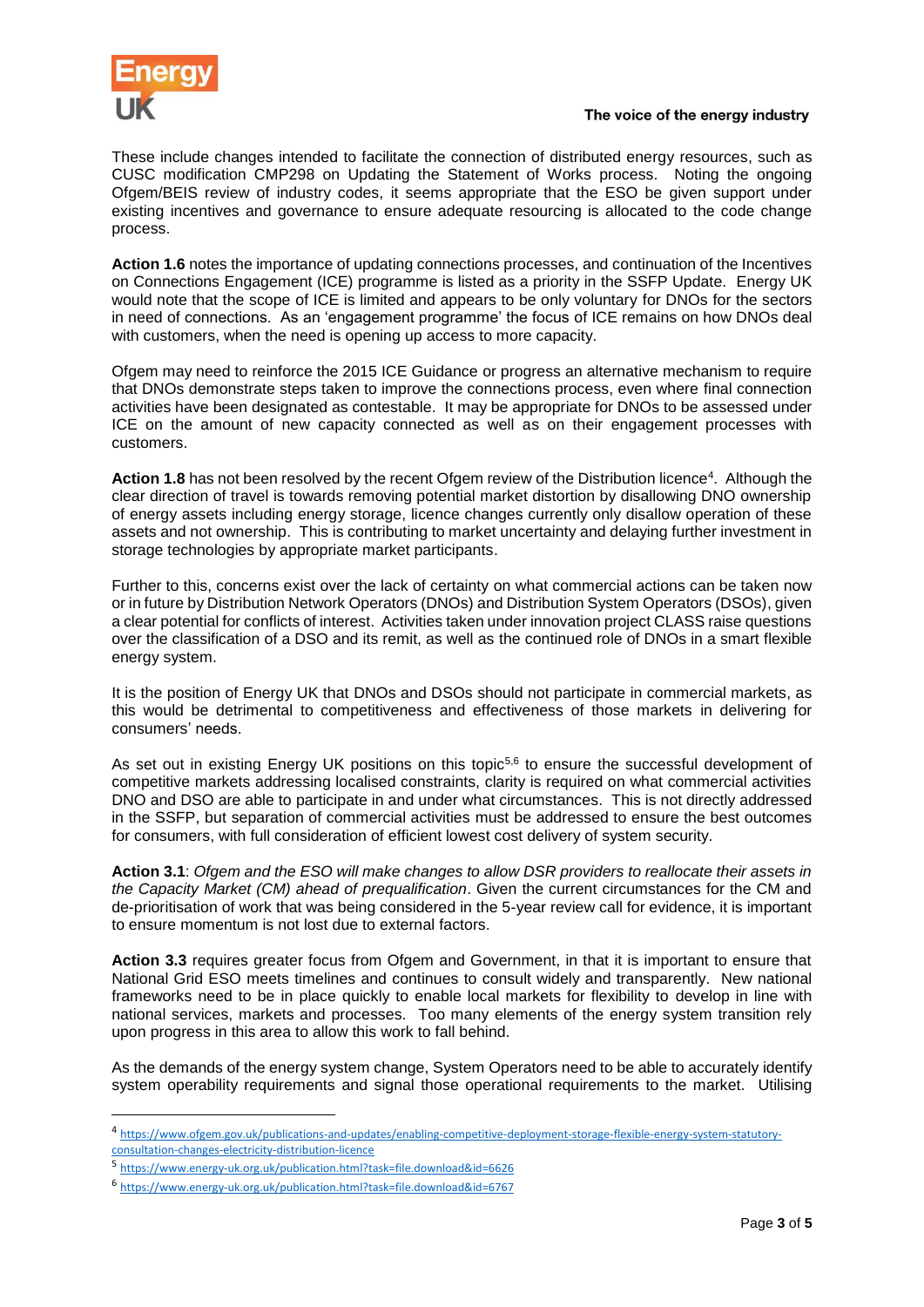

smart monitoring technologies, as mentioned throughout this response, System Operators will be able to provide visibility to the market and manage the energy system in a smart flexible manner. National Grid SO and, in future, DSOs will need to provide transparency in both existing and future markets for flexibility services, indicating the expected range of services and the anticipated value of these services.

National Grid's simplification and rationalisation of Ancillary Services is the first step in ensuring transparent and relevant services are established across GB markets. This will, in turn, increase investor confidence, support competitive and efficient markets, and enable System Operators to deliver at lowest cost to consumers.

**Action 3.4** is stated in the progress update to be implemented, but is certainly still being progressed under Ofgem's plans, whilst also being counted as a new action within the plan. The use of the term implemented may be misleading in this instance and others seen throughout the action tracker. It may be appropriate to replace this term in future publications given that these actions are still in progress and the associated issues remain unresolved.

While the work of Ofgem to date in reviewing existing charging arrangements, under the TCR, and consulting on access reform and forward-looking charges is a welcome and positive development, it is important that these advance beyond the theoretical. Learnings from these processes should be applied in a coordinated manner to enable a smooth transition, allowing new business models to mature over the coming years. Developing appropriate coordinated frameworks for charging and access will ensure greater market certainty and determine the level of engagement and efficiency of private investment throughout the energy system transition.

**Action 3.5** should be updated to incorporate the implementation of innovation into business as usual. The UK's distribution networks need to be upgraded to be more efficient, more controllable and more visible if the system is to become smart and flexible. Existing efforts to coordinate innovation projects under T.E.F (TRANSITION, EFFS, FUSION) are a welcome development, but more effort is needed to coordinate national application of innovative solutions into business as usual where trials have proven the case for integration.

**Action 3.8** details the creation of the Smart Systems Forum (SSF) and its role in enabling broader discussions regarding the plan. Whilst the Smart Systems Forum is useful for high-level engagement, and Energy UK has found the meetings to be helpful, more open engagement on the interdependence and coordination of the many aspects of the plan would be useful in engaging a broader range of actors. This would help to ensure greater transparency and facilitate broader, more coordinated engagement in the process.

It should be noted that, as of the submission of this response, the Ofgem-hosted page on the Smart Systems Forum<sup>7</sup> has not been updated since November 2017. Where appropriate, associated updates of the work of the Forum should be published on that page to enable broadening of engagement ahead of any additional engagement activity.

## **2.** *Please identify and describe any key research and innovation needs which, if supported with funding in the next five years, could reduce the cost or increase the cost-effective deployment of flexibility in the system.*

# *Please provide evidence to support your answer where appropriate.*

Energy UK's members have made significant contributions to the successful development of innovative technologies and business models in the UK. The many projects seen in the past two years and beyond have benefitted from the additional clarity given by the original publication of the BEIS / Ofgem Smart Systems and Flexibility Plan, a welcome and positive development in UK policy.

 $\overline{a}$ 

<sup>7</sup> https://www.ofgem.gov.uk/publications-and-updates/smart-systems-forum